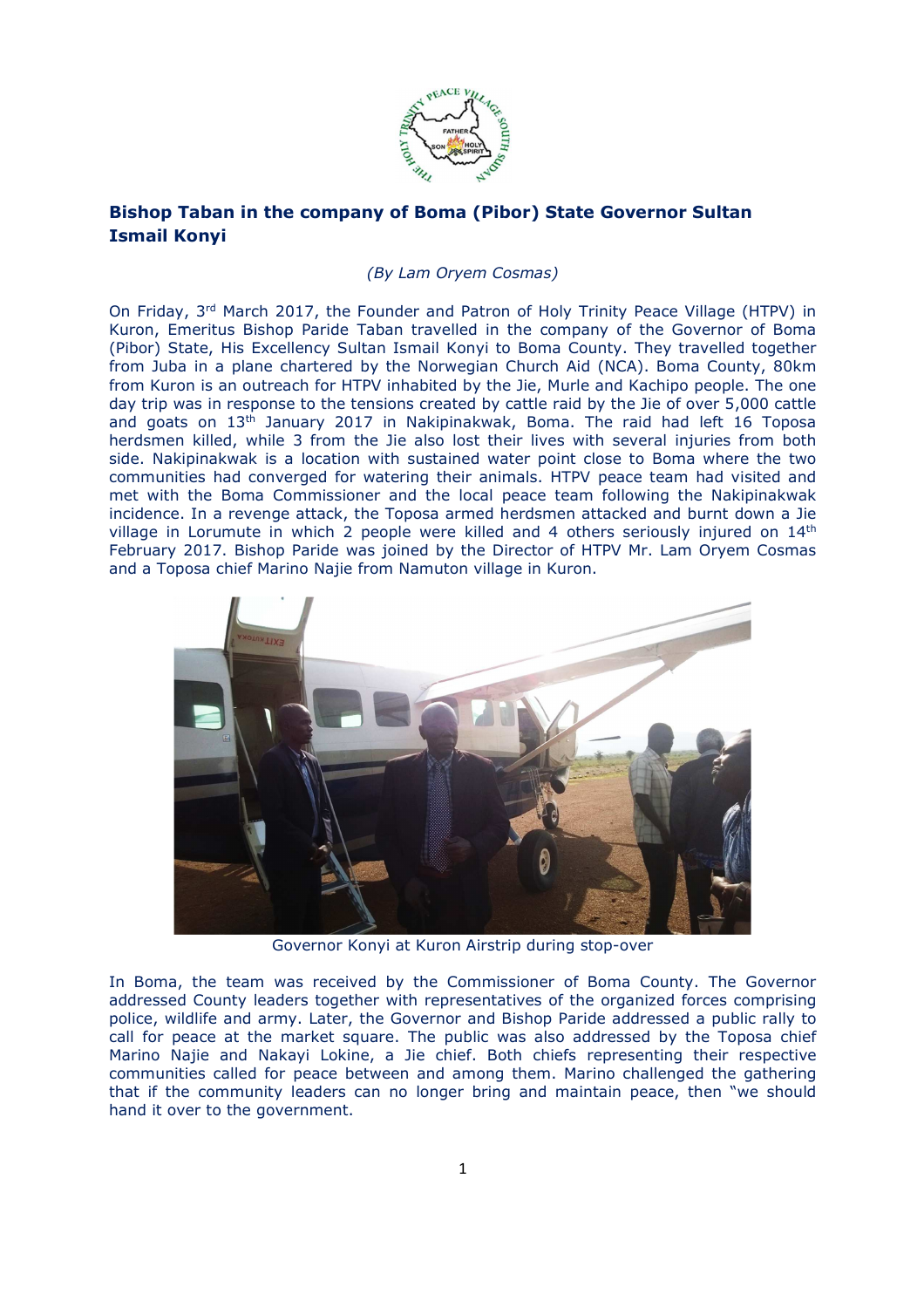"We all speak the same language, yet we are eating each other like hyena! This must stop" *(Nakine, Jie chief)*



Najie (L) and Lokine (R) speak at the rally

The Governor, H.E Ismail Konyi called on the communities to stop the habit and practices of cattle raids and abductions of children. He called on the chiefs and the local peace team in conjunction with the organized forces to identify and return the stolen Toposa cattle. The Governor condemned the attack by the Toposa on Lorumute. He requested the Toposa chief to take the message to his colleagues and people back in Kuron. The Governor thanked Bishop Paride for availing him the chance to come to Boma in his new role as Governor. He promised to meet with his Kapoeta State counter-part, HE Louis Lobong Lojore so that together, the issues of violence and threats to peace which affects the two states are resolved once and for all.